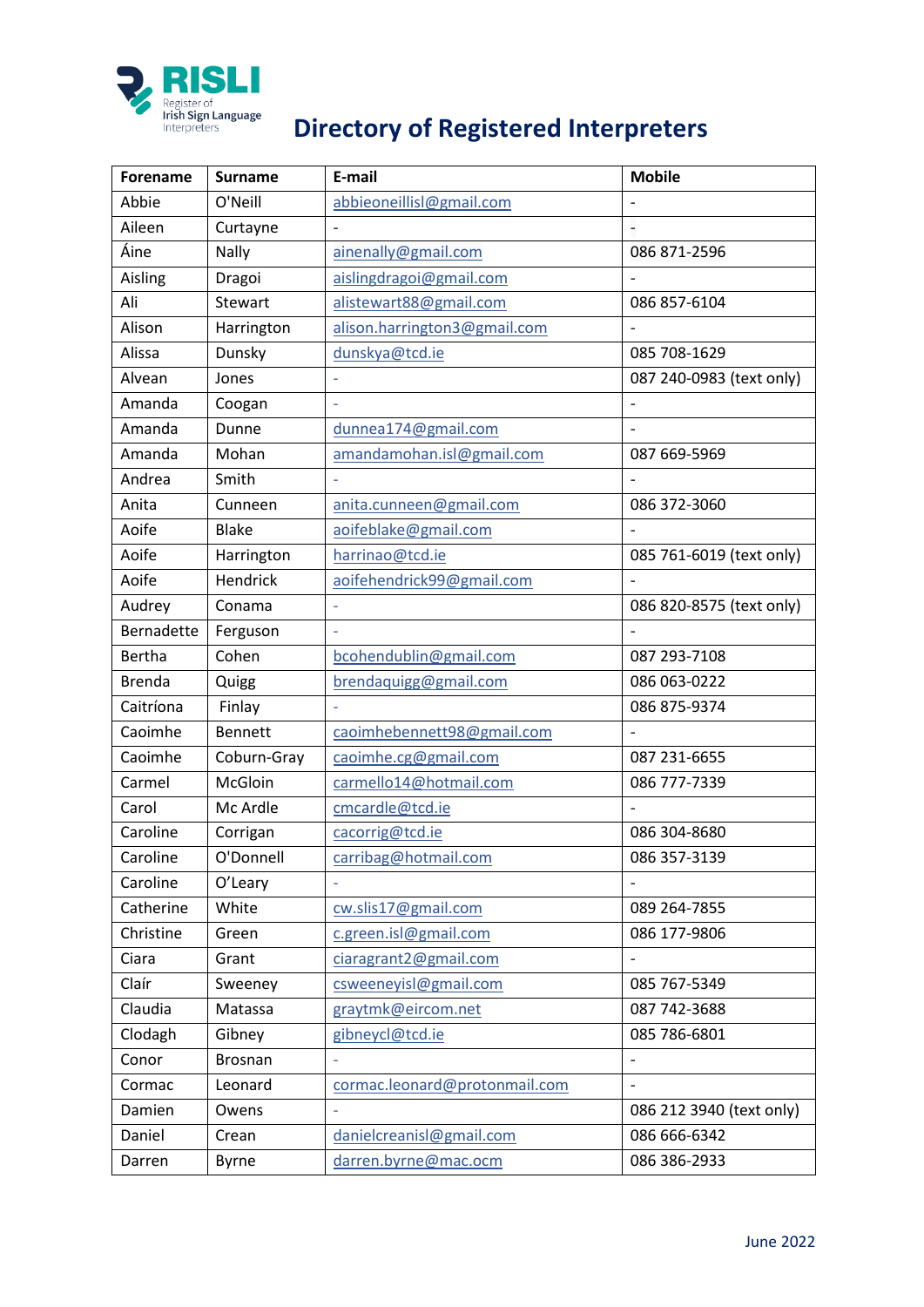

## **PRISLE**<br> **Register of**<br> **Directory of Registered Interpreters**

| Darren    | Daly              | darrendalyirl@hotmail.com             | 085 712-0335             |
|-----------|-------------------|---------------------------------------|--------------------------|
| Dawn      | Kelly             | interpdawnkelly@gmail.com             | 086 057-6757             |
| Deirdre   | Tobin             | deirdreherlihy@gmail.com              | $\overline{a}$           |
| Elaine    | Grehan            |                                       |                          |
| Eileen    | Doherty           | eileendoherty25@gmail.com             | 086 353-2468             |
| Elena     | Gibson            | elena.g.gibson@gmail.com              | 087 670-1170             |
| Elżbieta  | Cichocka          | cichocke@tcd.ie                       | 087 941-6626             |
| Emily     | Egan              | vitalsignsisl@gmail.com               | $\overline{a}$           |
| Fiona     | Ivory-Noonan      | fiona ivory@yahoo.com                 | 086 389-6428             |
| Fiona     | Landers           |                                       | 083 163-8119 (text only) |
| Frankie   | Berry             | frankie.m.berry@gmail.com             | 087 940-0333 (text only) |
| Gemma     | Shannon           | gemmashannonisl@gmail.com             |                          |
| Geraldine | Parker            |                                       | 087 644-5305             |
| Heidi     | Veldheer          | veldheeh@tcd.ie                       | $\qquad \qquad -$        |
| Helen     | Newman            | hnewmanislinterpreter@gmail.com       | 085 813-7112             |
| Helena    | <b>Saunders</b>   |                                       | 086 854-3339 (text only) |
| Imelda    | Gibbons-<br>Walsh | imeldagibbons@gmail.com               | 086 876-8444             |
| Isabelle  | Walsh             | $\overline{\phantom{a}}$              | 085 860-9722             |
| Joanne    | Chester           |                                       | 087 647-7741 (text only) |
| Joanne    | O'Donnell         | jodinterpreter@gmail.com              | 086 075-9596             |
| Kate      | Privett           | kateprivettisl@gmail.com              | 087 757-3343             |
| Katie     | Cannon            | cannonk@tcd.ie                        | $\overline{\phantom{0}}$ |
| Laila     | Anshasi           | anshasilaila@gmail.com                |                          |
| Leah      | Murray            | leahmurray14@gmail.com                | 087 673-8674             |
| Leanne    | Saurin            | saurinl@tcd.ie                        | 085 719-8500             |
| Lianne    | Quigley           |                                       | 087 222-3507 (text only) |
| Lisa      | Dunne             | lisakdunne@gmail.com                  | $\overline{\phantom{0}}$ |
| Lisa      | Harvey            | harveyl@tcd.ie                        | 087 219-1842             |
| Lorraine  | Leeson            | leesonl@tcd.ie                        | 087 667-0028             |
| Máiréad   | Hegarty           | maireadhegarty@gmail.com              | 087 268-2005             |
| Marcella  | Dillon            | dillonmarci@gmail.com                 | 087 961-2465             |
| Margaret  | Woulfe            | ÷,                                    |                          |
| Mark      | McCaffrey         | $\overline{a}$                        | 087 912-7232 (text only) |
| Mary      | Dermody           | marydx@gmail.com                      |                          |
| Mary      | Duggan            | jmdugg@gmail.com                      | 087 791-9412 (text only) |
| Mary      | Stringer          | msmstringer@gmail.com                 | 087 687-7302             |
| Michael   | Feeney            | michael.feeney.interpreting@gmail.com | 087 718-7535             |
| Michelle  | McNulty           | michelleislinterpreter@gmail.com      | 086 663-2860             |
| Natalia   | Gryzlova          | natalia.gryzlova@gmail.com            | 085 821-2255 (text only) |
| Orla      | MacCabe           | orlamaccabe@gmail.com                 |                          |